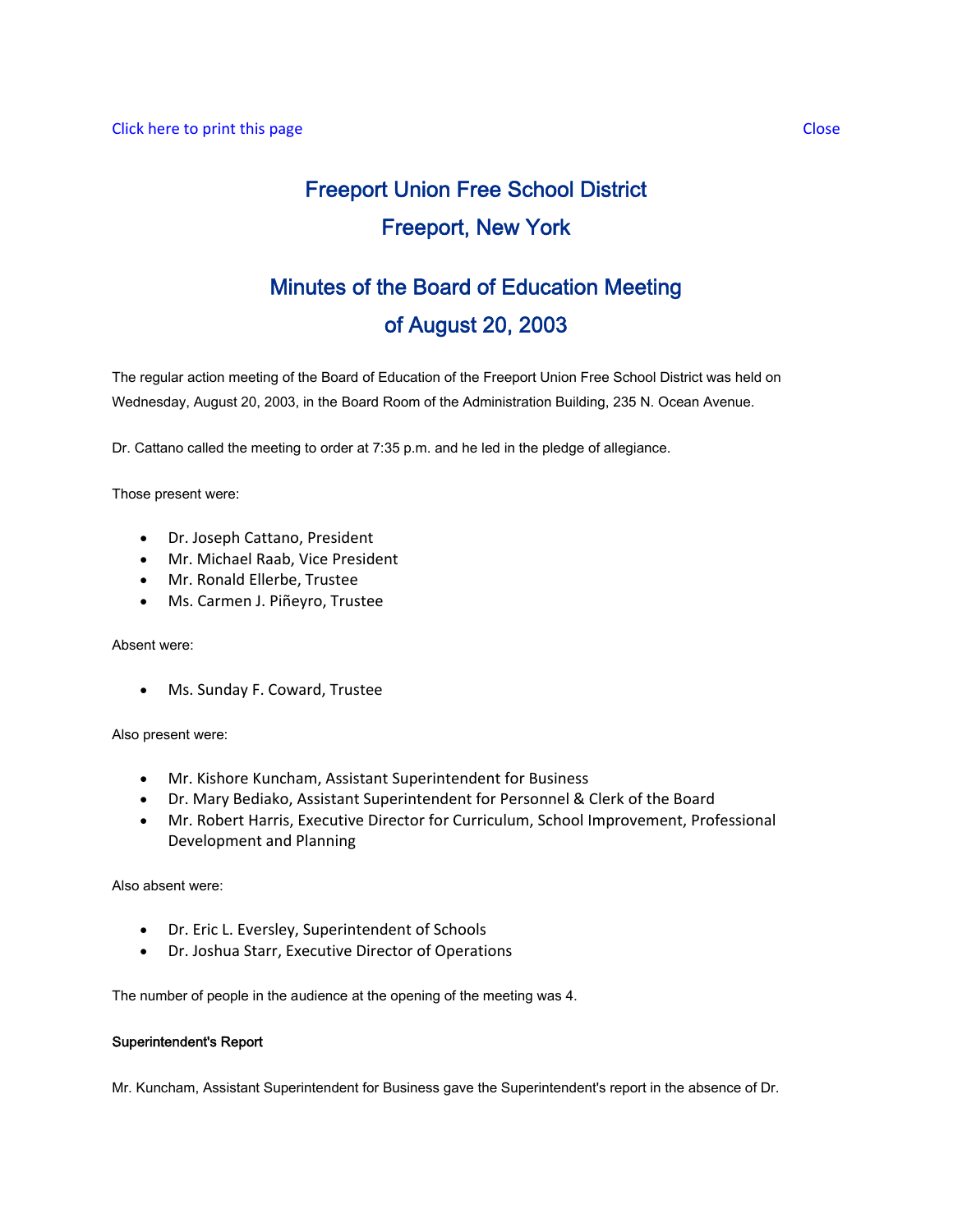Eversley. Mr. Kuncham reported that the District employees were busy preparing for the opening of school. He also reported that several days last week, the District phone system experienced problems. The problems were attributed to a software problem at Verizon. Callers would encounter severe crackling noise on the phone that made it difficult to hear the caller at the other end. Mr. Kuncham also announced the appointment of Dr. Nicholas Tzimopoulos as Science Coordinator.

The public was then given the opportunity to address the Board of Education. Each speaker was allowed to address the Board for six minutes. The Board and administration addressed the comments from the public.

Mr. Ellerbe reported on the REFIT meeting. A report on the Hazard Mitigation Plan Committee was also given by Mr. Ellerbe. Both reports are attached.

Dr. Cattano also reported on a recent meeting of the Officials Working Group. This committee is actively developing strategies to address the problems of gangs and gang violence in the village. Mr. Raab gave an update on the activities relating to the "First Day of School.

#### Items for Action

On a motion by Mr. Raab and a second by Ms. Piñeyro the following items, on a consent agenda, were approved:

#### Acceptance of the Minutes

RESOLVED that the Board of Education hereby accepts the minutes of the following meetings as written:

- June 25, 2003;
- July 1, 2003; and,
- July 16, 2003

#### Leave of Absence

**RESOLVED** that the Board hereby grants a request for leave as listed in the following:

- **Clare DiNinno**, Clerk‐Typist, effective June 1, 2003 through August 1, 2003, for health reasons.
- **Rychelle Weseman**, Guidance Counselor, effective September 1, 2003 through June 30, 2004, for child care.
- **Taurin Robinson**, Custodian, effective July 1, 2003, to take a provisional position.

#### Retirement of Staff

RESOLVED that the Board of Education of the Freeport Union Free School District hereby accepts the letter of retirement from the following staff member:

Hannah Power Sobrane, part-time Teaching Assistant, effective June 30, 2003, after serving the children of Freeport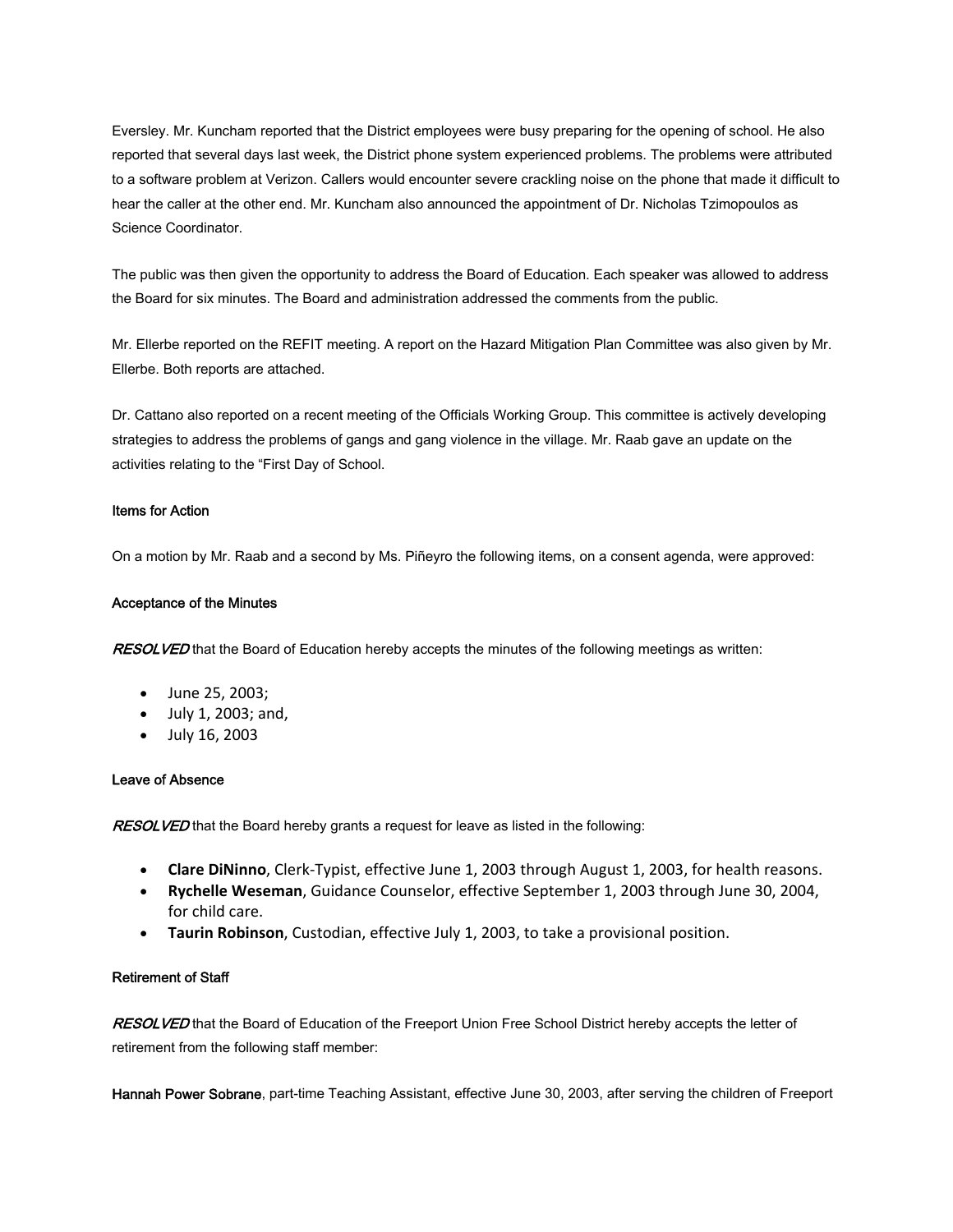for more than 17 years.

### Termination of Staff

RESOLVED that the Board of Education of the Freeport Union Free School District hereby terminates the services of the following employees as listed in the following termination report.

- **Jean Jeune**, Security Aide, effective June 30, 2003, services no longer needed.
- **Thomas Anderson**, Security Aide, effective June 30, 2003, services no longer needed.
- **Shari Greenberg**, part‐time Teacher Aide, effective June 30, 2003, services no longer needed.

#### Resignation of Staff

RESOLVED that the Board of Education the Freeport Union Free School District hereby accepts the letter(s) of resignation from the following staff members as listed:

- **Debra Rothar**, Special Education Teacher, effective June 30, 2003
- **James Ypsilantis**, Science Teacher, effective August 1, 2003
- **Michael Gonzales**, Science Teacher, effective September 1, 2003
- **Scott Scaffidi**, Spanish Teacher, effective August 1, 2003
- **Jennifer Carne**, Social Studies, Teacher, effective July 31, 2003
- **Robin Bryant**, full‐time Teaching Assistant, effective June 30, 2003
- **Marcus Legette**, Security Aide, effective July 3, 2003
- **O. Wayne Edwards**, Math Teacher, effective August 7, 2003
- **Clare Cassidy**, Food Service Worker, effective August 1, 2003

# Change of Retirement Date

RESOLVED that the Board of Education of the Freeport Union Free School District hereby accepts the change of Retirement date for **Nancy Misita**, from August 31, 2003 to September 2, 2003.

# Appointment of Staff

# Seasonal and Probationary

RESOLVED that the Board of Education of the Freeport Union Free School District, upon the recommendation of the Superintendent, hereby appoints the individuals listed in the attached Appointment of Staff Report - Probationary, in accordance with the rules of the Board of Regents. These individuals shall posses appropriate certification allowing them to serve as teachers in the public schools of New York.

• Mary Lippert, Summer High School Principal, (replacing M. Lippert, position ended) a seasonal appointment effective June 19, 2003 through August 31, 2003. Compensation for this position will be according to the Summer School Salary Schedule at \$9,256. Assignment: FHS.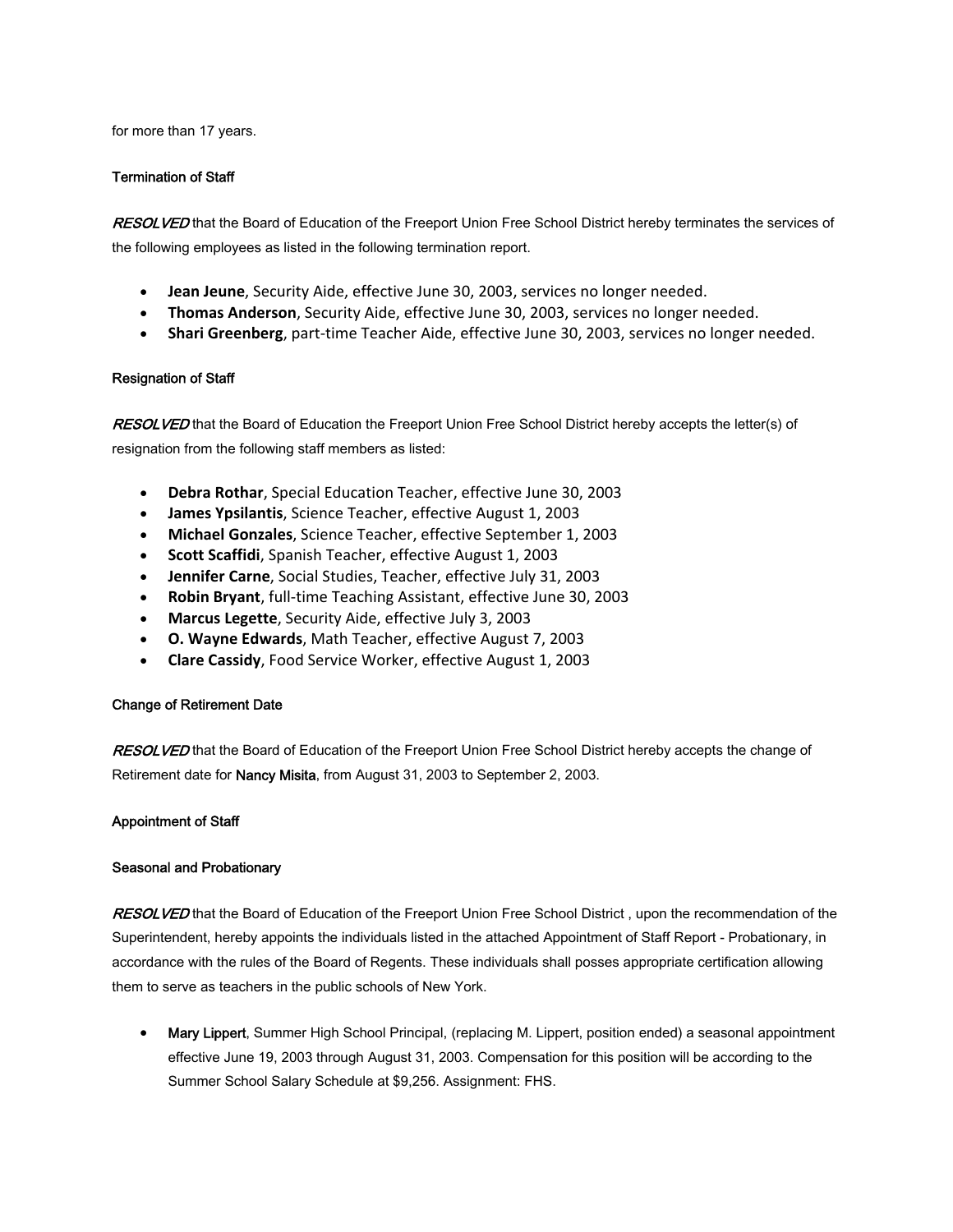- Allan Brimer, Elementary Summer School Principal, (replacing A. Brimer, position ended) ) a seasonal appointment effective June 19, 2003 through August 31, 2003. Compensation for this position will be according to the Summer School Salary Schedule at \$6,152. Assignment: Atkinson.
- Richard Restivo, Summer School Assistant Principal, (replacing R. Kohlifar, position ended) a seasonal appointment effective June 30, 2003 through August 31, 2003. Compensation for this position will be according to the Summer School Schedule at \$9,437. Assignment: FHS.
- Michael Meittinis, Physical Education, (replacing P. Pearsall, retired) a probationary appointment effective September 1, 2003 through August 31, 2006. Compensation will be on step 1-2A of the U3D Schedule at \$48,618. Assignment: Dodd.
- Michelle Daleo, Elementary Teacher, (replacing C. Rodgers, resigned) a probationary appointment effective September 1, 2003 through August 31, 2005. Compensation will be on step 2-1B of the U3C Schedule at \$44,126. Assignment: Archer.
- Dulce E. Rosario, Foreign Language Teacher, (replacing E. Ranft, resigned) a probationary appointment effective September 1, 2003 through August 31, 2006. Compensation will be on step 3-1B of the U5C Schedule at \$48,705. Assignment: Dodd.
- Louis Inzerilli, Technology Teacher, (replacing J. Kaplan, retired) a probationary appointment effective September 1, 2003 through August 31, 2005. Compensation will be on step 2-1B of the U5C Schedule at \$46,814. Assignment: Dodd.
- Justin Friedman, Music Teacher, (replacing P. Caputo, resigned) a probationary appointment effective September 1, 2003 through August 31, 2006 . Compensation will be on step 1A-BA of the U5C Schedule at \$43,670. Assignment: FHS.
- Lisa Dever, Speech Teacher, (replacing A. Gaton-Wiltshire, resignation) a probationary appointment effective September 1, 2003 through August 31, 2006. Compensation will be on step 1-2A of the U5D Schedule at \$51,579. Assignment: Districtwide.
- Jill Kohn, Music Teacher, (replacing J. Karasek, retired) a probationary appointment effective September 1, 2003 through August 31, 2006. Compensation will be on step 1-1C of the U5C Schedule at \$47,898. Assignment: Dodd.
- Michelle Iannuzzo, Special Education Teacher, (new) a probationary appointment effective September 1, 2003 through August 31, 2005. Compensation will be on step 4A-2A of the U3D Schedule at \$54,791. Assignment: Columbus.
- Diane Schaefer, Special Education Teacher, (replacing D. Rothar, resigned) a probationary appointment effective September 1, 2003 through August 31, 2005. Compensation will be on step 2-2A of the U3D Schedule at \$50,673. Assignment: FHS.
- Eric Bertrand-Loesch, Science Teacher, (replacing J. Ypsilantis, resigned) a probationary appointment effective September 1, 2003 through August 31, 2006. Compensation will be on step 3-2A of the U5D Schedule at \$55,938. Assignment: FHS.
- Michael Filaski, Social Studies Teacher, (J. Carne, resigned) a probationary appointment effective September 1, 2003 through August 31, 2006. Compensation will be on step 1-1A of the U5C Schedule at \$43,670. Assignment: Dodd.
- **Ellen Mitchell**, Science Teacher, (replacing J. O'Sullivan, resigned) a probationary appointment effective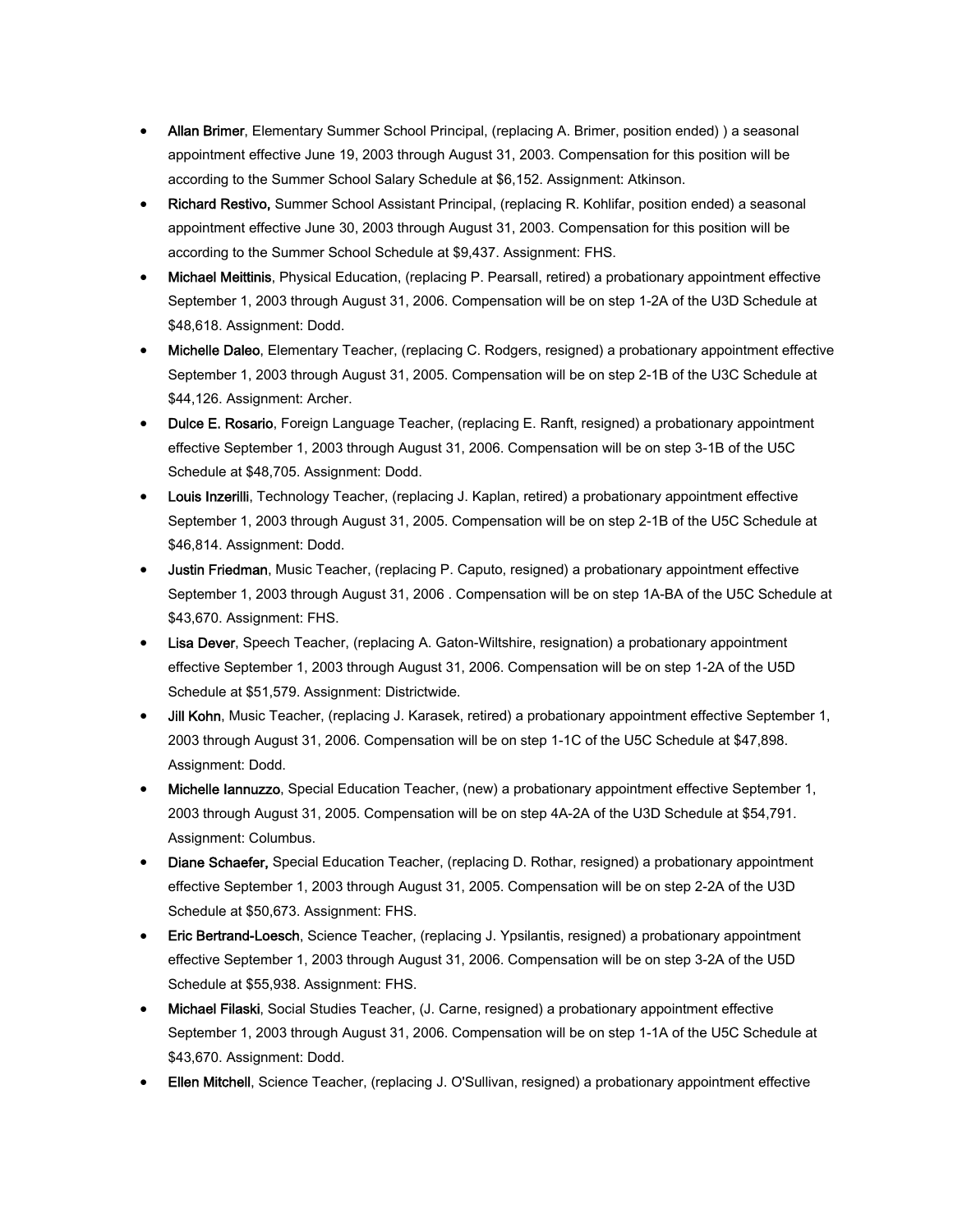September 1, 2003 through August 31, 2005. Compensation will be on step 6-2A of the U5D Schedule at \$60,316. Assignment: FHS.

• Nicholas Tzimopoulos, Science Coordinator (replacing T. Daempfle, resigned) a probationary appointment effective September 1, 2003 through August 31, 2006. Compensation will be on step 10 of the Coordinator Salary Schedule at \$98,622. Assignment: Districtwide.

# **Temporary**

RESOLVED that the Board of Education of the Freeport Union Free School District, upon the recommendation of the Superintendent, hereby appoints the individuals listed in the attached Appointment of Staff Report - Temporary, in accordance with the rules of the Board of Regents. These individuals shall posses appropriate certification allowing them to serve as teachers in the public schools of New York.

- Andra Eichner, Elementary Teacher, (replacing M. Passeggiata, LOA) a temporary appointment effective September 1, 2003 through June 30, 2004 . Compensation will be on step 1-2A of the U3D Schedule at \$48,618. Assignment: Archer.
- Orazio Taddeo, Science Teacher, (replacing J. Corleto, position ended) a temporary appointment effective September 1, 2003 through June 30, 2004. Compensation will be on step 1-1A of the U3C Schedule at \$41,163. Assignment: Dodd.
- Kristi Billups, Elementary Teacher, (replacing A. Ferris, LOA) a temporary appointment effective September 1, 2003 through June 30, 2004 . Compensation will be on step 2-2A of the U3D Schedule at \$50,673. Assignment: New Visions.
- William Wall, Special Education Teacher, (replacing L. Barber, LOA) a temporary appointment effective September 1, 2003 through June 30, 2004 . Compensation will be on step 4-2A of the U5D Schedule at \$58,128. Assignment: Atkinson.
- Douglas Durdaller, English Teacher, (replacing C. Marcus, position ended) a temporary appointment effective September 1, 2003 through June 30, 2004. Compensation will be on step 3-1B of the U5C Schedule at \$48,705. Assignment: Dodd.
- **Jose Colon.** JROTC Instructor, (replacing J. Colon, position ended) a temporary appointment effective July 1, 2003 through June 30, 2004 . Compensation will be on step 13-1A of the U3C Schedule at \$64,212. Assignment: FHS.
- Melissa Whelan, 2/5 Art Teacher, (replacing M. Whelan, position ended) a temporary appointment effective July 1, 2003 through June 30, 2004 . Compensation will be on step 3-1C of the U5C Schedule at \$20,897. Assignment: FHS.

# Permanent Substitute

**RESOLVED** that the Board hereby approves the permanent substitute teacher(s) as listed in the attached Appointment of Staff report.

**Blythe Earle, Permanent Substitute, (replacing D. Murphy, position ended) a temporary appointment**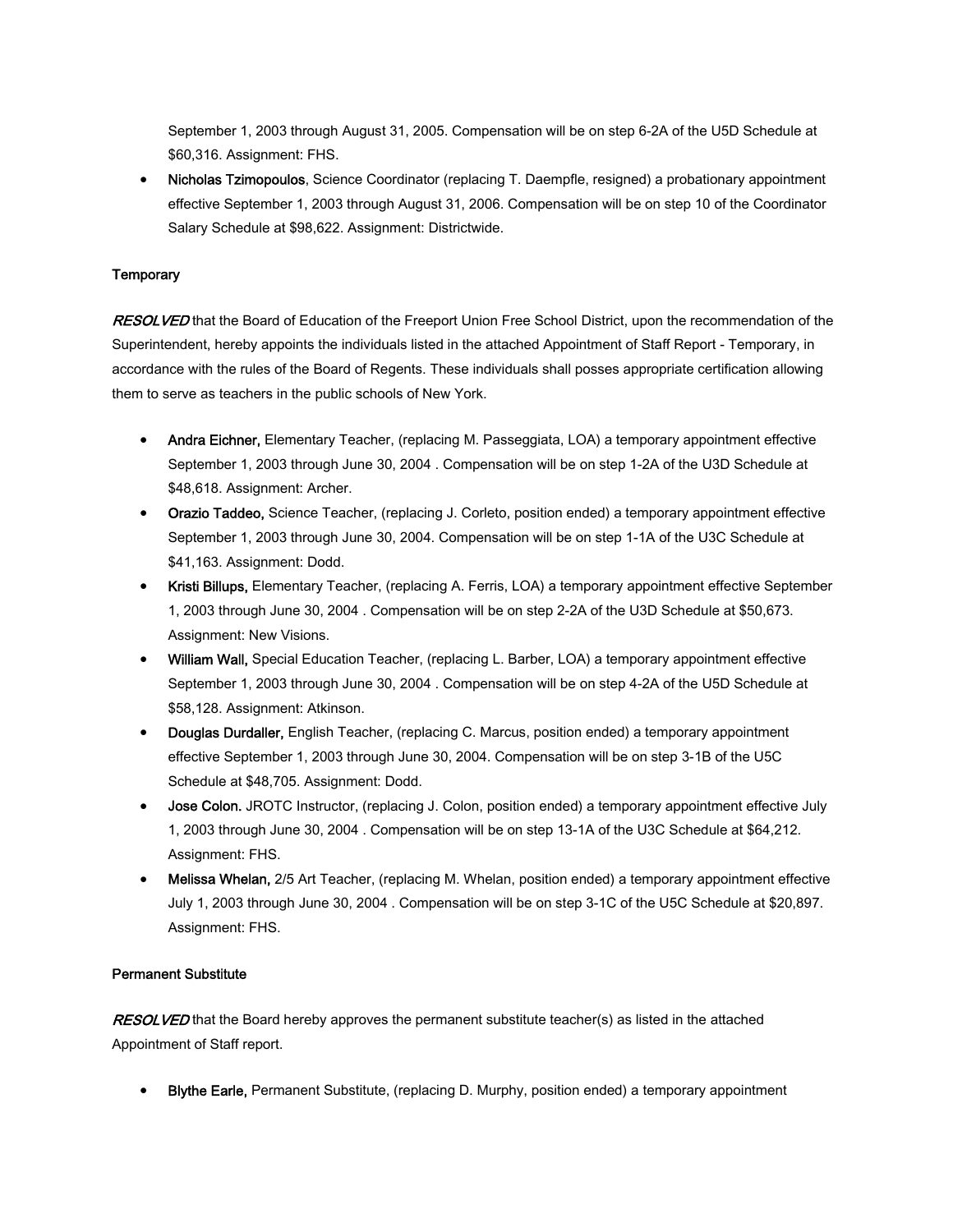effective September 1, 2003 through June 30, 2004. Compensation will be according to the Substitute Pay Rate of \$125. per day. Assignment: Bayview.

- Elizabeth Piddoubny, Permanent Substitute, (replacing R. Rizzo, position ended) a temporary appointment effective September 1, 2003 through June 30, 2004. Compensation will be according to the Substitute Pay Rate of \$125 per day. Assignment: Archer.
- Elaine Glenn, Permanent Substitute (replacing E. Glenn, position ended) a temporary appointment effective September 1, 2003 through June 30, 2004. Compensation will be according to the Substitute Pay Rate of \$125 per day. Assignment: Bayview.
- Melissa Whelan, 3/5 Permanent Substitute (replacing M. Whelan, position ended) a temporary appointment effective September 1, 2003 through June 30, 2004. Compensation will be according to the Substitute Pay Rate of \$125 per day. Assignment: FHS.
- Michal Yunger, Permanent Substitute (replacing S. Baksh position ended) a temporary appointment effective September 1, 2003 through June 30, 2004. Compensation will be according to the Substitute Pay Rate of \$125 per day. Assignment: FHS.
- Kelly Maher, Permanent Substitute (replacing K. Maher, position ended) a temporary appointment effective September 1, 2003 through June 30, 2004. Compensation will be according to the Substitute Pay Rate of \$125 per day. Assignment: Columbus.
- Dana Petrello, Permanent Substitute (replacing A. Eichner, position ended) a temporary appointment effective September 1, 2003 through June 30, 2004. Compensation will be according to the Substitute Pay Rate of \$125 per day. Assignment: Archer.

# Civil Service Category Appointments

RESOLVED that the Board of Education hereby appoints the individuals as listed, in accordance with Civil Service Rules and Regulation

- Taurin Robinson, Head Custodian, (new) a provisional appointment effective July 1, 2003. Compensation will be according to the Custodial Schedule at \$40,548. Assignment: New Visions.
- Pablo Rodriguez, Typist Clerk-Bilingual, (replacing E. Colon, retired) a provisional appointment effective July 22, 2003. Compensation will be according to the FEOSA Contract at \$29,328. Assignment: Central Registry.

# Extra Duty / Co-Curricular and Supervisory Appointments

Be It RESOLVED that the Board of Education of the Freeport Union Free School District hereby appoints the Extra Duty / Co-Curricular and Supervisory assignments as listed in the EXTRA DUTY/CO-CURRICULAR APPOINTMENTS as follows;

# 2003-04 SUPERVISORY ASSIGNMENTS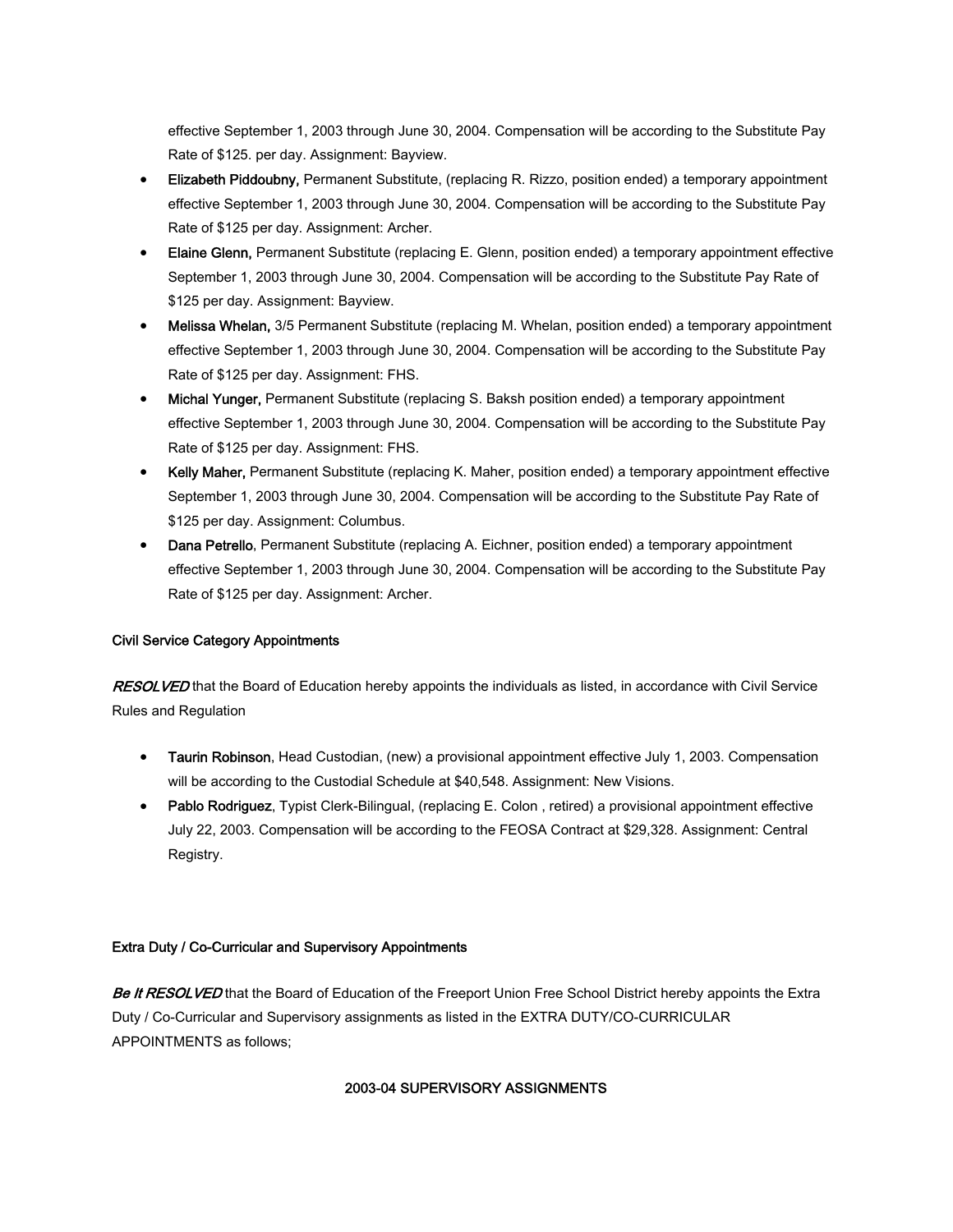# 03004 supervisory 08/07/03

| <b>NAME</b>                      | <b>ASSIGNMENT</b>                         | <b>SCHOOL</b>      | <b>STIPEND</b> |
|----------------------------------|-------------------------------------------|--------------------|----------------|
| Sarah Molese                     | <b>Lead Nurse</b>                         | Districtwide       | \$2,700        |
| Catherine Rode                   | <b>Art Facilitator</b>                    | Districtwide       | 2,700          |
| Lynnea Wesley-<br><b>Dickson</b> | <b>Lead Social Worker</b>                 | Districtwide       | 2,700          |
| John Wondrasch                   | Technology Facilitator                    | Districtwide       | 2,700          |
| Nancy LaRocca                    | Reading (K-6)<br>Facilitator 2/5          | Elementary         | 2,700          |
| Georgette Michon                 | Science Facilitator                       | Archer             | 2,700          |
| Merily Masin                     | English Lang. Arts<br><b>Lead Teacher</b> | Archer             | 2,700          |
| Linda Marino                     | Mathematics Lead<br>Teacher               | Archer             | 2,700          |
| Laura Litwack                    | Science Facilitator                       | Bayview            | 2,700          |
| Paulette Acquavito               | English Lang. Arts<br>Lead Teacher        | Bayview            | 2,700          |
| Cheryle Israel                   | Mathematics Lead<br>Teacher               | Bayview            | 2,700          |
| Mary Jane Gould                  | Science Facilitator                       | Giblyn             | 2,700          |
| Kathleen Bender                  | English Lang. Arts<br>Lead Teacher        | Giblyn             | 2,700          |
| TBA                              | Mathematics Lead<br>Teacher               | Giblyn             | 2,700          |
| Diane Brown<br>Carol Catinella   | Science Co-<br>Facilitators               | <b>New Visions</b> | 2,700          |
| Constance Malcolm                | English Lang. Arts<br>Lead Teacher        | <b>New Visions</b> | 2,700          |
| <b>Allan Brimer</b>              | Mathematics Lead<br>Teacher               | <b>New Visions</b> | 2,700          |
| Sam Slutsky                      | Science Facilitator                       | Atkinson           | 2,700          |
| <b>Cathy Caldwell</b>            | Team Leader                               | Atkinson           | 2,700          |
| Michael Fee                      | Team Leader                               | Atkinson           | 2,700          |
| Jeanne Dione                     | Team Leader                               | Atkinson           | 2,700          |
| Carol Smith                      | Team Leader                               | Atkinson           | 2,700          |
| Mary Anne Keane                  | Team Leader                               | Atkinson           | 2,700          |
| Donna Librizzi                   | Team Leader                               | Atkinson           | 2,700          |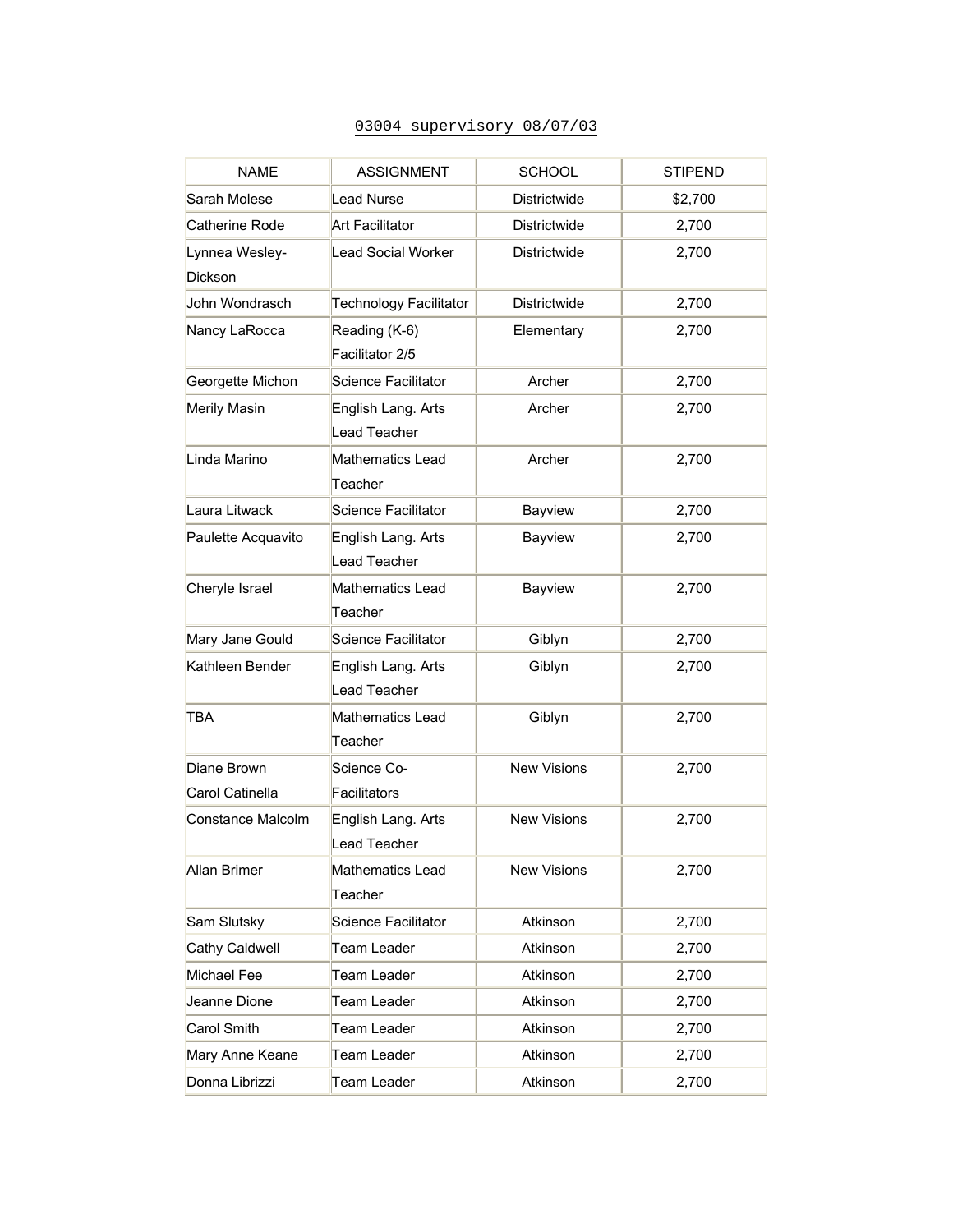| Deborah Tiedemann<br>Team Leader      |                                                | Atkinson   | 2,700 |
|---------------------------------------|------------------------------------------------|------------|-------|
| Connie Velez<br>Team Leader           |                                                | Atkinson   | 2,700 |
| Mark Giuliano                         | <b>Team Leader</b>                             | Atkinson   | 2,700 |
| Susan Cunnane                         | Team Leader                                    | Atkinson   | 2,700 |
| Annette Jones                         | 7 th Gr. Team Leader                           | Dodd       | 2,700 |
| Donald Gatta                          | 7 th Gr. Team Leader                           | Dodd       | 2,700 |
| <b>Matthew Schwartz</b>               | 7 th Gr. Team Leader                           | Dodd       | 2,700 |
| <b>Thomas Doyle</b>                   | 7 th Gr. Team Leader                           | Dodd       | 2,700 |
| Eileen Keegan                         | 7 th Gr. Team Leader                           | Dodd       | 2,700 |
| Anthony Aniano                        | Mathematics Lead<br>Teacher                    | Dodd       | 2,700 |
| Mary Lippert                          | Social Studies Lead<br>Teacher                 | Dodd       | 2,700 |
| AJ Hepworth                           | Science Lead Teacher                           | Dodd       | 2,700 |
| Laura Lofberg                         | <b>English Lead Teacher</b>                    | Dodd       | 2,700 |
| Giselle Campbell-Ham Foreign Language | Lead Teacher                                   | Dodd       | 2,700 |
| Nancy Berg                            | Special Education<br>Lead Teacher              | Dodd       | 2,700 |
| James Wandzilak                       | Home Economics &<br>Technology Lead<br>Teacher | Dodd       | 2,700 |
| Thomas Valenti                        | <b>English Department</b><br>Head              | <b>FHS</b> | 4,359 |
| Lawrence Sheridan                     | Science Department<br>Head                     | <b>FHS</b> | 4,359 |
| Robert Yarmola                        | Special Ed.<br>Department Head                 |            | 4,359 |
| Peter Bruzzo                          | Mathematics<br>Department Head                 |            | 4,359 |
| Linda Hendrickson                     | <b>Social Studies</b><br>Department Head       | <b>FHS</b> | 4,359 |
| Nicholas<br>Agostinacchio             | Guidance Department<br>Head                    | <b>FHS</b> | 4,359 |
| Claretha Richardson                   | Foreign Lang. Lead<br>Teacher                  | <b>FHS</b> | 2,700 |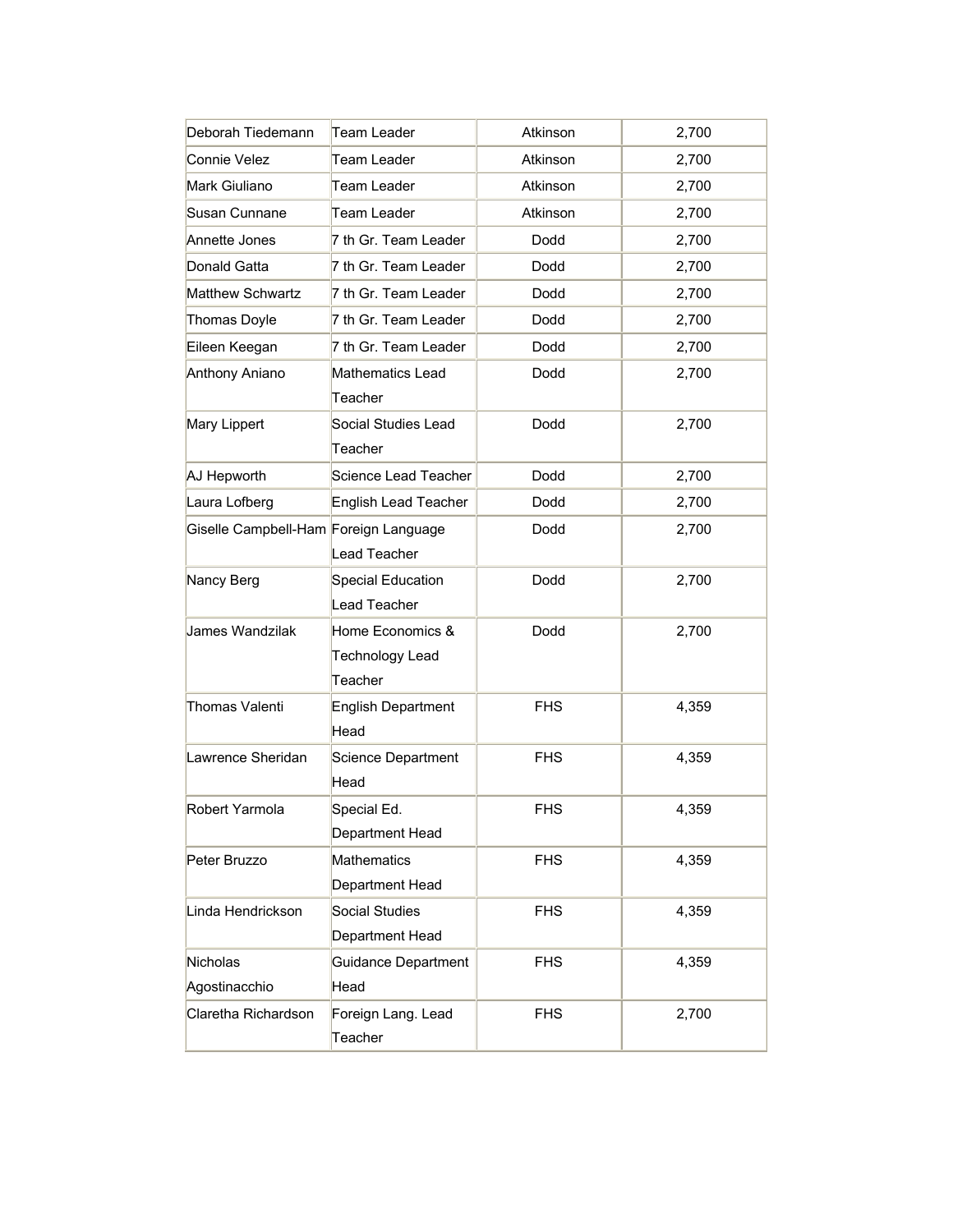#### 2003-2004 CLUBS

# ADVISOR CLUB SCHOOL POINTS STIPENDS Joyce Elias Art Club | Archer | 17 | \$838 Wanda Garcia Science Club Archer 17 838 Linda Marino Math Club | Archer | 20 | 987 Donna Rusinek Young Managers of Tomorrow Archer | 30 | 1,479 Laurie Kolodny Art Club | Bayview | 17 | 838 Mitchell Levy Science Club | Bayview | 17 | 838 Laurie Kolodny | Bayview Boosters Club Bayview | 17 | 838 Mary Kelly Mini-Math Club Giblyn 17 | 838 Therese Meigh Yearbook Club Giblyn 30 1,479 Ruth Bridenbach Chorus New Visions 17 17 838 Catherine Beck Orchestra | New Visions | 17 | 838 Glenn Koski Band 17 | 838 Jeryl Kimbrough-**Scott** Marching/Flag/Drill Team Kickline Atkinson | 10 | 492 MaryKate **Gunther** Nancy Hanrahan Running Club | Atkinson | 13 | 641 Rachel Vachier Peer Mediation | Atkinson | 17 | 838 **Rhunette** Ferguson Patricia Pohmer Aiki Club | Atkinson | 17 | 838 Lakisha Lloyd Nina Sasso Step/Drill Team | Atkinson | 22 | 1,085 Karen Heins Kerri Sparacia Drama Club | Atkinson | 30 | 1,479 MaryLou Giunta Mathletes - Grade 5 Atkinson | 30 | 1,479 Donna Librizzi Mathletes - Grade 6 Atkinson | 30 | 1,479 Carrie Frederick | Odyssey of the Mind - Team #1 Atkinson | 42 | 2,081 MaryKate Odyssey of the Atkinson 42 2,081

#### 0304 clubs 08/12/03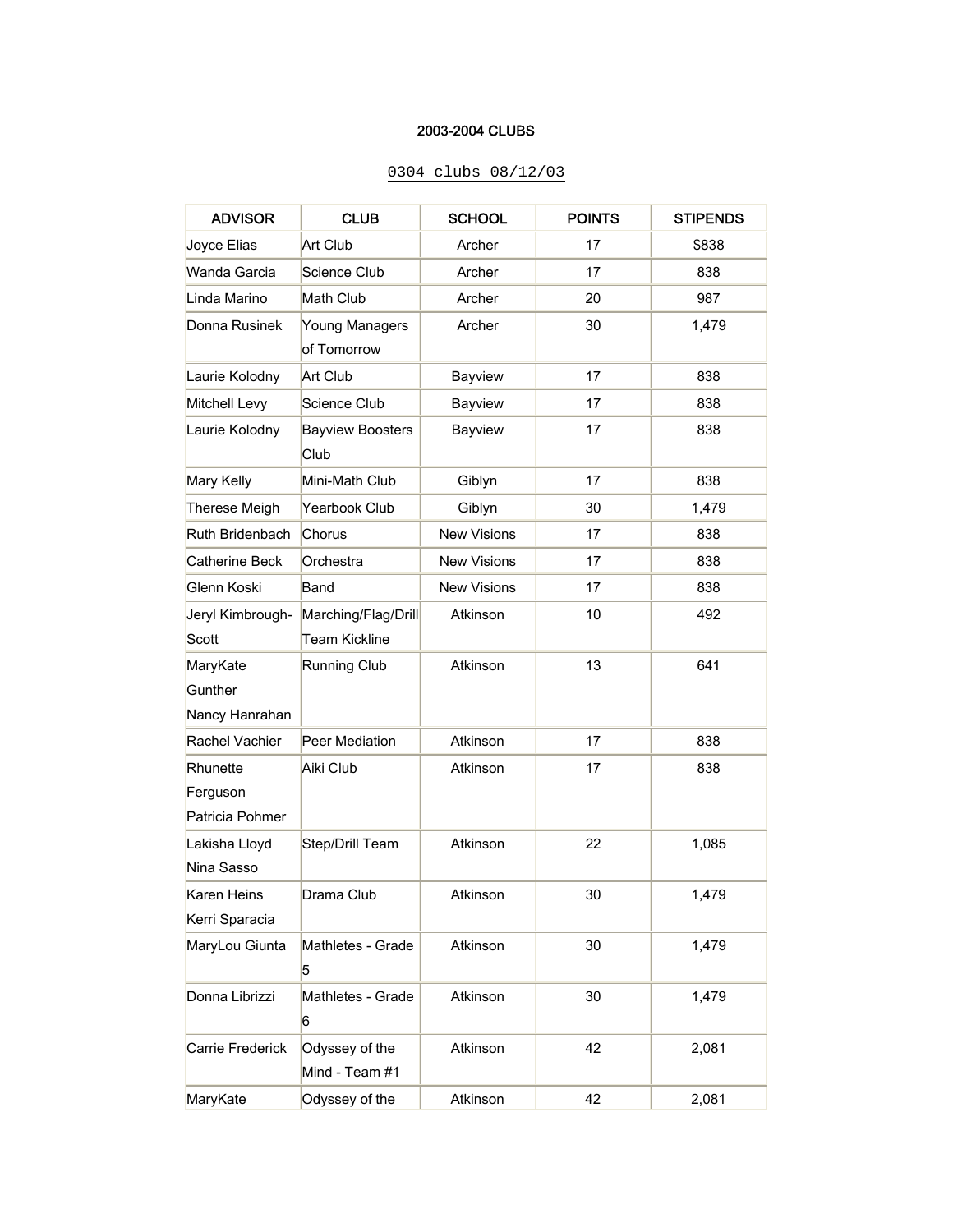| Gunther                        | Mind - Team #2         |          |    |       |
|--------------------------------|------------------------|----------|----|-------|
| <b>Judith Gardner</b>          | Future Problem         | Atkinson | 42 | 2,081 |
|                                | Solving-Team #1        |          |    |       |
| Carol Fischer-                 | Future Problem         | Atkinson | 42 | 2,081 |
| Rosenthal                      | Solving-Team #2        |          |    |       |
| Nancy Hanrahan                 | Future Problem         | Atkinson | 42 | 2,081 |
|                                | Solving-Team #3        |          |    |       |
| Arlene Easter                  | A-Mart                 | Atkinson | 42 | 2,081 |
| AJ Hepworth                    | Dodd Yearbook          | Dodd     | 63 | 3,106 |
| Michele Haimes                 | <b>Student Council</b> | Dodd     | 63 | 3,106 |
| Claudia Marcus                 | Dodd Echo              | Dodd     | 42 | 2,081 |
| TBA                            | <b>Mathletes</b>       | Dodd     | 42 | 2,081 |
| TBA                            | <b>Future Problem</b>  | Dodd     | 42 | 2,081 |
|                                | Solving -Team #1       |          |    |       |
| TBA                            | <b>Future Problem</b>  | Dodd     | 42 | 2,081 |
|                                | Solving –Team #2       |          |    |       |
| James Wandzilak Odyssey of the |                        | Dodd     | 42 | 2,081 |
|                                | Mind - Team #1         |          |    |       |
| TBA                            | Odyssey of the         | Dodd     | 42 | 2,081 |
|                                | Mind - Team #2         |          |    |       |
| TBA                            | Odyssey of the         | Dodd     | 42 | 2,081 |
|                                | Mind - Team #3         |          |    |       |
| Nancy Berg                     | <b>Student Fund</b>    | Dodd     | 30 | 1,479 |
|                                | Treasurer              |          |    |       |
| Claudia Marcus                 | Dodd Literary          | Dodd     | 30 | 1,479 |
|                                | Magazine               |          |    |       |
| Adam Rubin                     | Jazz Ensemble          | Dodd     | 30 | 1,479 |
| Denise Lloyd                   | Dodd Respect           | Dodd     | 25 | 1,195 |
| Monique                        | <b>Select Chorale</b>  | Dodd     | 21 | 1,036 |
| Campbell                       |                        |          |    |       |
| TBA                            | Select Orchestra       | Dodd     | 21 | 1,036 |
| Gar Litz                       | Computer Club          | Dodd     | 17 | 838   |
| Michele Haimes                 | Crafts Club            | Dodd     | 17 | 838   |
| Gar Litz                       | Technology Club        | Dodd     | 17 | 838   |
| Thomas Doyle                   | Science Club           | Dodd     | 17 | 838   |
| Desiree Zamot                  | Foreign Language       | Dodd     | 17 | 838   |
|                                | Club                   |          |    |       |
| William Watson                 | Photography Club       | Dodd     | 17 | 838   |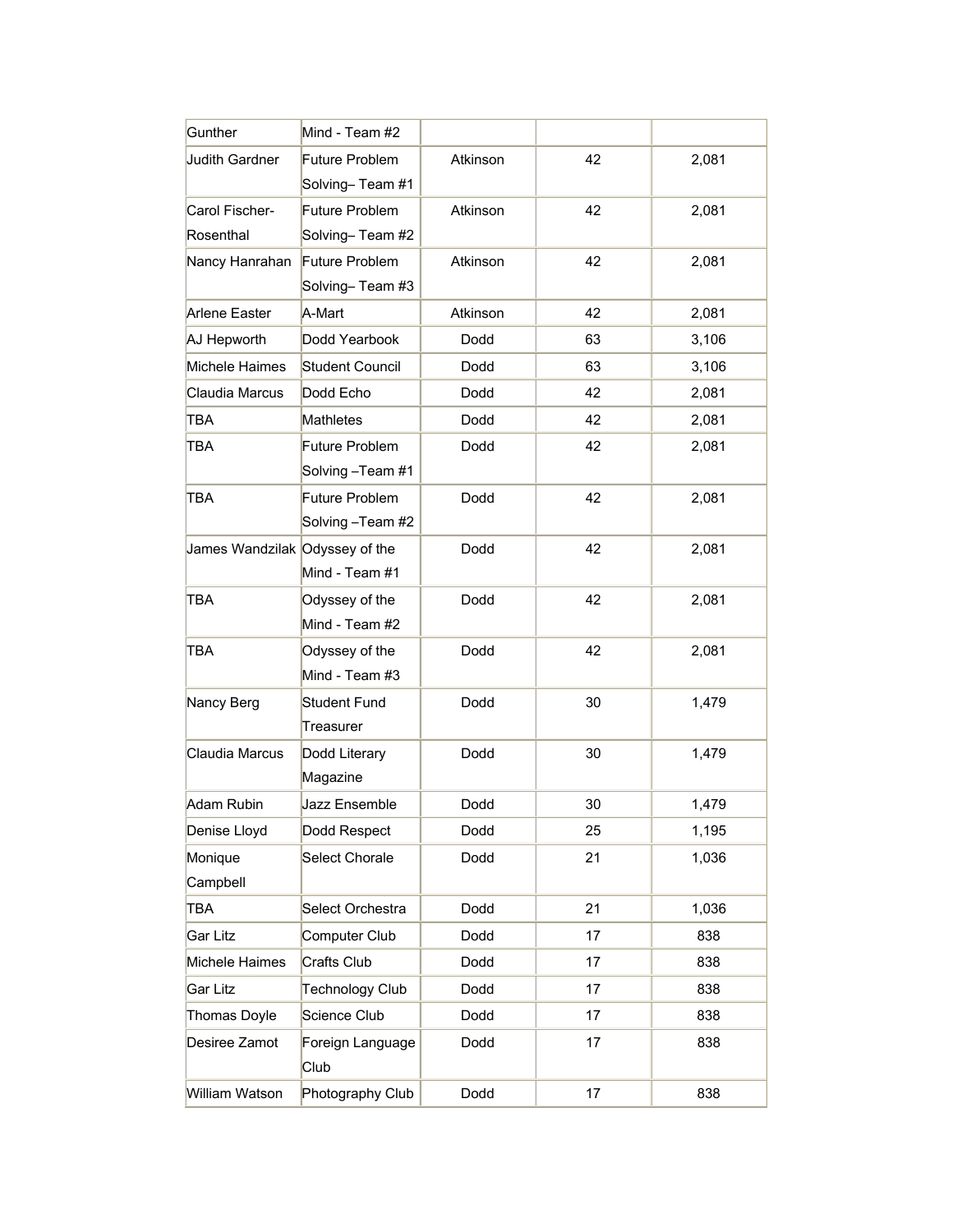| Joan Sparkes           | Sewing Club                                     | Dodd       | 17 | 838   |
|------------------------|-------------------------------------------------|------------|----|-------|
| Theresa Manfre         | A.M.<br>Announcement<br>Club                    | Dodd       | 17 | 838   |
| Felice Niland          | Environmental<br>Club                           | Dodd       | 17 | 838   |
| William Watson         | Art Club                                        | Dodd       | 17 | 838   |
| Michele Haimes         | National Honor<br>Society                       | Dodd       | 17 | 838   |
| Nancy Berg             | Peer Mediation                                  | Dodd       | 17 | 838   |
| Mario Salcedo          | Tae Kwon Do<br>Club                             | Dodd       | 17 | 838   |
| Carolyn Jimenez        | Service<br>Corps/Future<br>Corps                | Dodd       | 17 | 838   |
| Virginia Schmitt       | Flashings                                       | <b>FHS</b> | 84 | 4,142 |
| Alan Andersen          | Student Org.<br>Controller                      | <b>FHS</b> | 84 | 4,142 |
| Jeffrey Glass          | Yearbook                                        | <b>FHS</b> | 84 | 4,142 |
| TBA                    | Marching Band<br><b>Director</b>                | <b>FHS</b> | 78 | 3,846 |
| TBA                    | Marching Band<br>Asst. Director                 | <b>FHS</b> | 36 | 1,775 |
| Jennifer Volta         | Vintage                                         | <b>FHS</b> | 65 | 3,205 |
| Lolita Beathea         | <b>Student Congress</b>                         | <b>FHS</b> | 63 | 3,106 |
| Karen Jaeger           | Senior Class<br>Advisor                         | <b>FHS</b> | 63 | 3,106 |
| James Treloar          | <b>Assistant Senior</b><br><b>Class Advisor</b> | <b>FHS</b> | 42 | 2,081 |
| Alan Andersen          | Junior Class<br>Advisor                         | <b>FHS</b> | 42 | 2,081 |
| Lori Napear            | Assistant Junior<br><b>Class Advisor</b>        | <b>FHS</b> | 30 | 1,479 |
| Robert Mullé           | Sophomore Class<br>Advisor                      | <b>FHS</b> | 30 | 1,479 |
| Claretha<br>Richardson | Freshman Class<br>Advisor                       | <b>FHS</b> | 30 | 1,479 |
| Lolita Beathea         | <b>WFHS</b>                                     | <b>FHS</b> | 42 | 2,081 |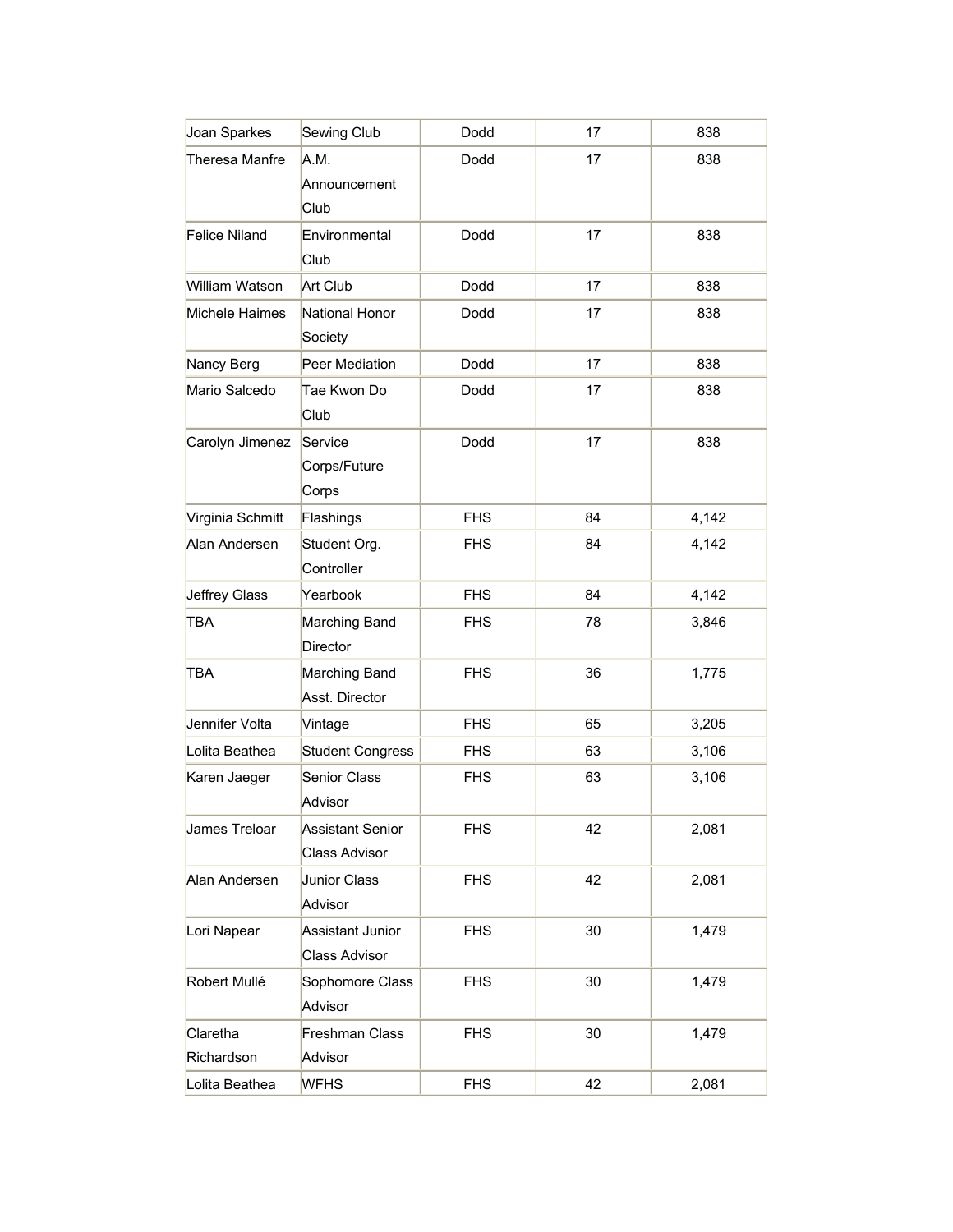| <b>Brenden Cusack</b>                                        | Communications                      |            |        |       |
|--------------------------------------------------------------|-------------------------------------|------------|--------|-------|
| Peter Bruzzo                                                 | Mathletes                           | <b>FHS</b> | 42     | 2,081 |
| Joseph<br>D'Agostino                                         | Mathletes Asst.<br>Advisor          | <b>FHS</b> | 17     | 838   |
| Lauren Calvo                                                 | Future Problem<br>Solving - Team #1 | <b>FHS</b> | 42     | 2,081 |
| Lauren Calvo                                                 | Future Problem<br>Solving - Team #2 | <b>FHS</b> | 42     | 2,081 |
| Lauren Calvo                                                 | Future Problem<br>Solving - Team #3 | <b>FHS</b> | 42     | 2,081 |
| Angela Wheat                                                 | Future Problem<br>Solving - Team #4 | <b>FHS</b> | 42     | 2,081 |
| Angela Wheat                                                 | Future Problem<br>Solving - Team #5 | <b>FHS</b> | 42     | 2,081 |
| Angela Wheat                                                 | Future Problem<br>Solving - Team #6 | <b>FHS</b> | 42     | 2,081 |
| <b>Jack Howell</b>                                           | Masque & Wig                        | <b>FHS</b> | 42     | 2,081 |
| <b>Brenden Cusack</b>                                        | Masque & Wig<br>Asst.               | <b>FHS</b> | 30     | 1,479 |
| TBA                                                          | Masque & Wig Set<br>Designer        | <b>FHS</b> | 19     | 936   |
| Nela Hawthorne                                               | <b>DECA</b>                         | <b>FHS</b> | 42     | 2,081 |
| Robert Mullé                                                 | Odyssey of the<br>Mind - Team #1    | <b>FHS</b> | 42     | 2,081 |
| Joseph<br>D'Agostino                                         | Odyssey of the<br>Mind - Team #2    | <b>FHS</b> | 42     | 2,081 |
| Pamela DiMaio                                                | Key Club                            | <b>FHS</b> | 42     | 2,081 |
| TBA                                                          | Renaissance Club                    | <b>FHS</b> | 42     | 2,081 |
| Michele Aliani                                               | Peer Leadership<br>Advisor          | <b>FHS</b> | 31     | 1,529 |
| <b>Teadore Adames</b><br>Adriana Cagno<br>Yasmin<br>Chambers | Peer Leadership<br>(3 Co-Advisors)  | <b>FHS</b> | 72     | 3,972 |
| Reta Ebbets-<br>Cerullo                                      | Marching Band<br>Kickline           | <b>FHS</b> | 31     | 1,529 |
| Bernadette<br><b>Buckland</b>                                | Peer Tutoring                       | <b>FHS</b> | $30\,$ | 1,479 |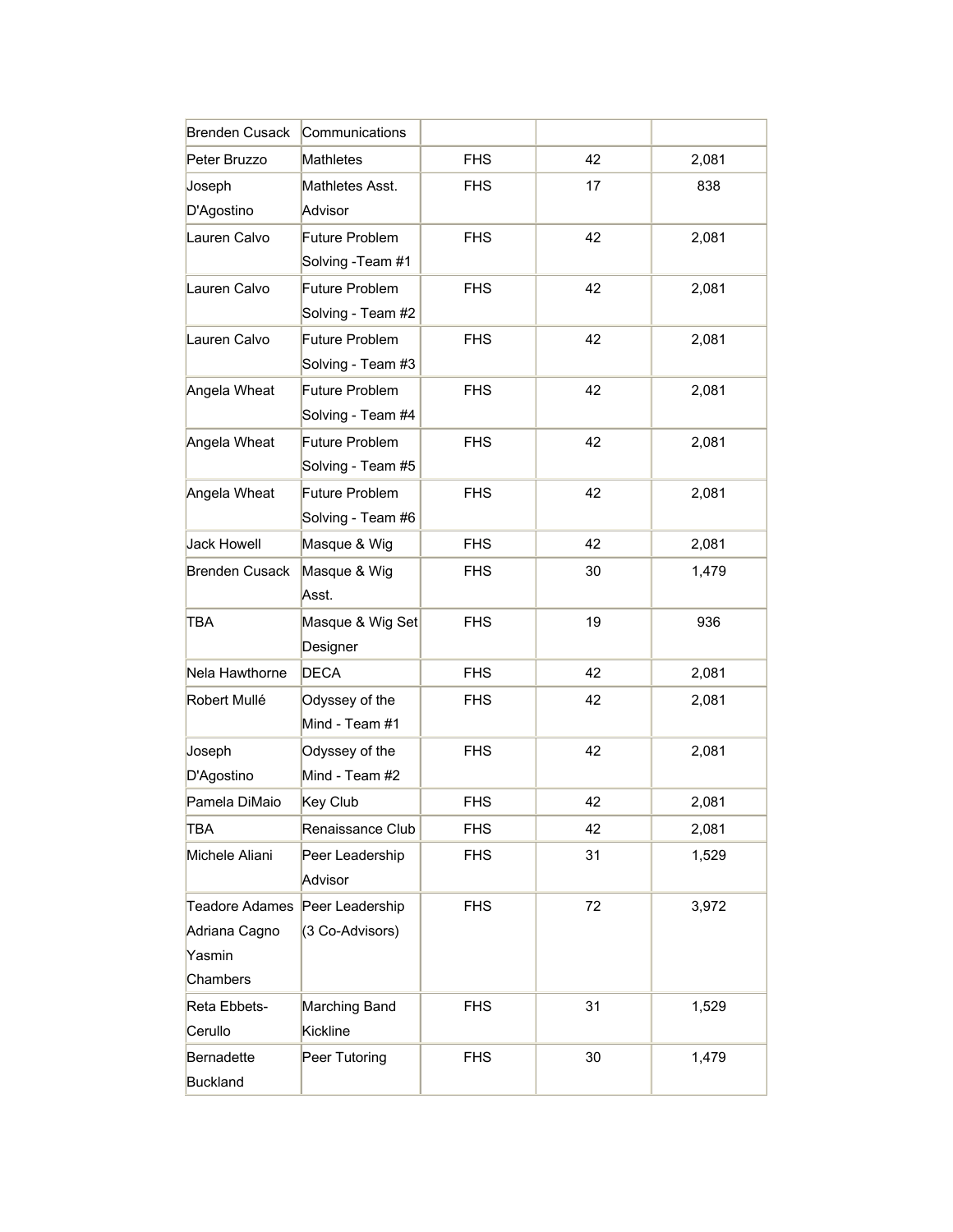| Lynnea Wesley-                | Human Relations                          | <b>FHS</b> | 50 | 2,466 |
|-------------------------------|------------------------------------------|------------|----|-------|
| Dickson                       |                                          |            |    |       |
| Claretha                      | Human Rights                             | <b>FHS</b> | 50 | 2,466 |
| Richardson                    | Day & Black                              |            |    |       |
| TBA                           | <b>History Assembly</b>                  |            |    |       |
| TBA                           | (3 Co-Advisors)                          |            |    |       |
| TBA                           | Jazz Ensemble                            | <b>FHS</b> | 26 | 1,282 |
| <b>Bruce Bennett</b>          | <b>Mock Trial</b>                        | <b>FHS</b> | 21 | 1,036 |
| Joseph Powers                 | "It's Academic"                          | <b>FHS</b> | 21 | 1,036 |
| Sallyann Doyle                | Athletes Helping<br><b>Athletes</b>      | <b>FHS</b> | 21 | 1,036 |
| TBA                           | <b>Brass Ensemble</b>                    | <b>FHS</b> | 21 | 1,036 |
| Virginia Santo                | Ninth Grade<br>Select                    | <b>FHS</b> | 21 | 1,036 |
| Paul Dooher                   | <b>Chess Club</b>                        | <b>FHS</b> | 21 | 1,036 |
| Kareen Jarrett-               | Science Club                             | <b>FHS</b> | 21 | 1,036 |
| Lewis                         |                                          |            |    |       |
| Florence Bell                 | African American<br>Bowl                 | <b>FHS</b> | 21 | 1,036 |
| Linda Henrickson Devil Pride  |                                          | <b>FHS</b> | 17 | 838   |
| <b>Ousmane Diouf</b>          | French Club                              | <b>FHS</b> | 17 | 838   |
| Giuseppe Sofia                | Italian Club                             | <b>FHS</b> | 17 | 838   |
| TBA                           | Latino Culture<br>Club (Spanish<br>Club) | <b>FHS</b> | 17 | 838   |
| <b>Blanca Sardinha</b>        | <b>ESL Club</b>                          | <b>FHS</b> | 17 | 838   |
| Linda                         | Horticulture                             | <b>FHS</b> | 17 | 838   |
| Hendrickson                   | Club/Beautification                      |            |    |       |
| <b>Eleanor Barry</b>          | Art Club                                 | <b>FHS</b> | 17 | 838   |
| John Wondrasch                | Computer Repair<br>Club                  | <b>FHS</b> | 17 | 838   |
| TBA                           | SADD                                     | <b>FHS</b> | 17 | 838   |
| Kim Freeman                   | National Honor                           | <b>FHS</b> | 17 | 838   |
|                               | Society                                  |            |    |       |
| Blanca Tapia                  |                                          |            |    |       |
| Felice Niland                 | <b>AIDS Awareness</b><br>Group           | <b>FHS</b> | 17 | 838   |
| Teadora Adames Peer Mediation |                                          | <b>FHS</b> | 17 | 838   |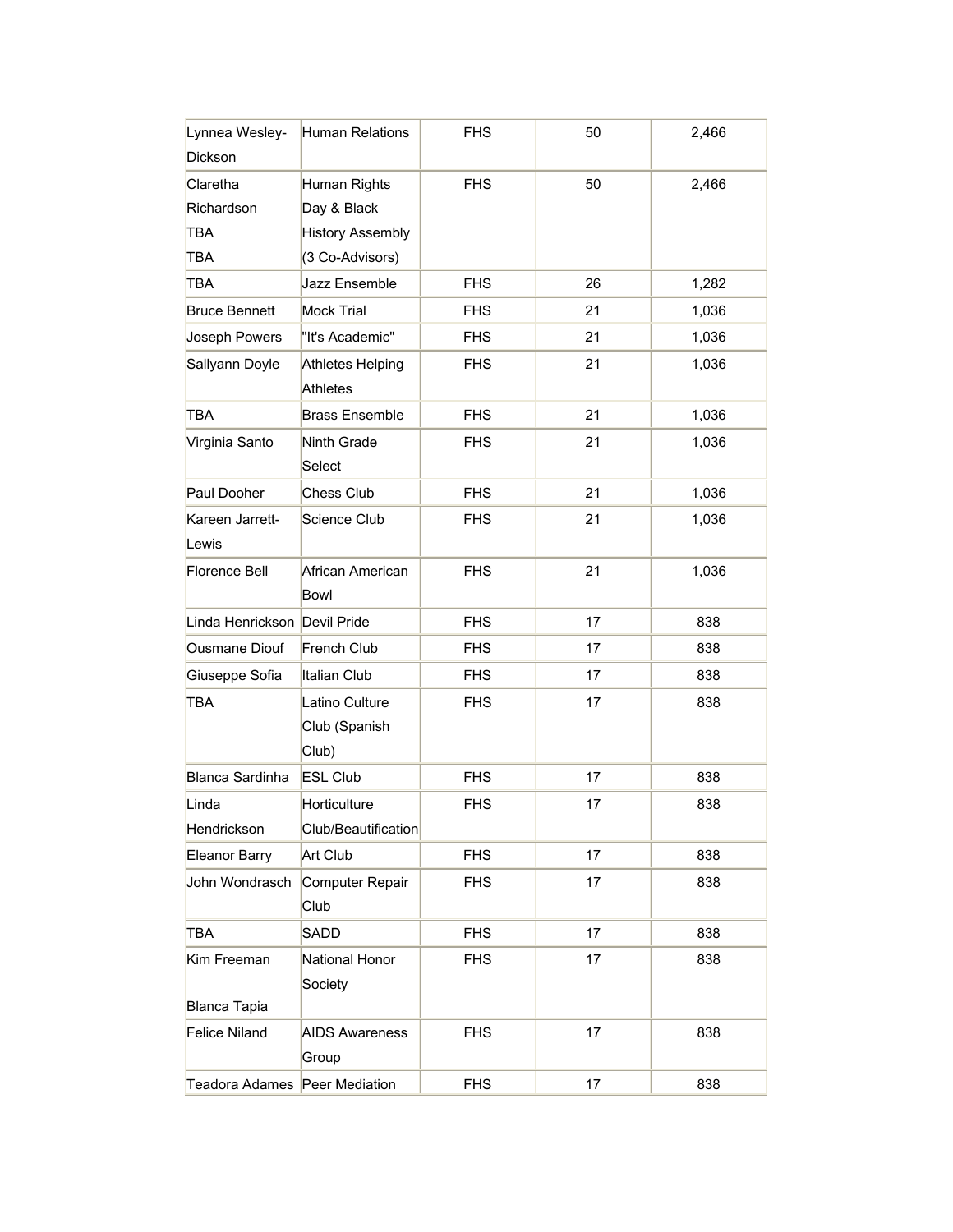| Michele Aliani      |                         |            |    |       |
|---------------------|-------------------------|------------|----|-------|
| Michael             | Science Olympiad        | <b>FHS</b> | 17 | 838   |
| Campiglia           |                         |            |    |       |
| Sarah Molese        | <b>HOSA</b>             | <b>FHS</b> | 17 | 838   |
| Wendy Lindner       | Interactors/Rotary      | <b>FHS</b> | 17 | 838   |
|                     | Club                    |            |    |       |
| <b>FHS MUSICAL:</b> |                         |            |    |       |
| Steve Pagano        | Director                | <b>FHS</b> | 58 | 2,859 |
| Robert Yarmola      | Manager                 | <b>FHS</b> | 29 | 1,431 |
| Peter Martin        | Orchestra Prep          | <b>FHS</b> | 19 | 936   |
| Steve Pagano        | <b>Musical Director</b> | <b>FHS</b> | 19 | 936   |
| <b>TBA</b>          | Choreographer           | <b>FHS</b> | 19 | 936   |
| Virginia Santo      | Costume Designer        | <b>FHS</b> | 19 | 936   |
| <b>TBA</b>          | <b>Stage Designer</b>   | <b>FHS</b> | 19 | 936   |
| <b>TBA</b>          | Artistic Advisor        | <b>FHS</b> | 19 | 936   |
| Peter Martin        | Conductor               | <b>FHS</b> | 10 | 492   |
| <b>TBA</b>          | Accompanist             | <b>FHS</b> | 10 | 492   |

#### Finance-Budget Transfer

BE IT HEREBY RESOLVED that the Board of Education of the Freeport Union Free School District approves the budget transfers as listed in the attached Budget Transfer T 2002-2003

All the motions were seconded by Ms. Piñeyro and carried, the vote was:

Yeas: Cattano, Piñeyro and Raab.

Nays: 0

Abstentions: Ellerbe.

#### Board Comment

A motion was made by Mr. Raab to add to the agenda a section for Board Comments. The motion was seconded by Ms. Piñeyro, and passed. The vote was Cattano, Ellerbe, Piñeyro and Raab.

Mr. Raab made a comment that all schools have suggestion boxes placed in the main offices. He also commented that there is a need for district-wide identification badges.

#### Adjournment